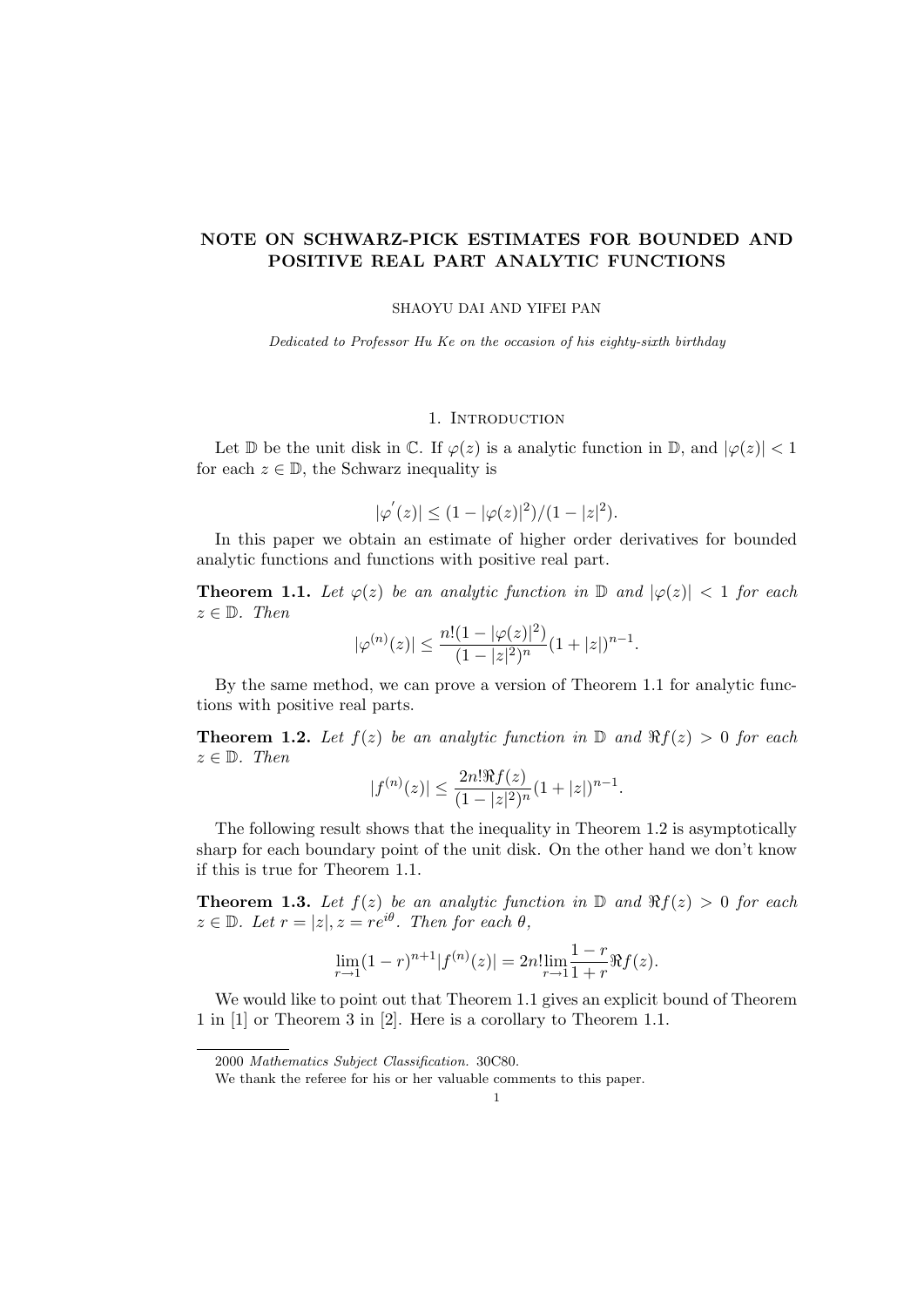**Corollary 1.1.** Let  $\varphi(z)$  be an analytic self-map of  $\mathbb{D}$ . Then

$$
\sup_{z \in \mathbb{D}} \frac{|\phi^{(n)}(z)|(1-|z|^2)^n}{1-|\phi(z)|^2} \le n!2^{n-1}.
$$

This result will give an explicit bound for Theorem 6 in [2] where  $C_n$  can be taken as  $(n + 1)!2^{n+2}$ . Here is the result.

**Corollary 1.2.** Let  $\phi(z)$  be an analytic self-map of  $\mathbb{D}$ . Let

$$
\tau_{\phi,n}(z) = \frac{|\phi^{(n)}(z)|(1-|z|^2)^n}{1-|\phi(z)|^2}.
$$

Then  $\tau_{\phi,n}(z)$  is Lipschitz with respect to the pseudohyperbolic metric:

$$
|\tau_{\phi,n}(z) - \tau_{\phi,n}(w)| \le (n+1)! 2^{n+2} \rho(z,w)
$$

for any  $z, w \in \mathbb{D}$ , where  $\rho$  is the pseudohyperbolic distance.

As pointed out in [2], this result has an application to closed-range composition operators on the Bloch space.

## 2. Proof of Theorem 1.1

The proof of Theorem 1.1 is based on the following Lemma, which should be well-known and for which we include a simple proof (see [4]).

Let B be the class of analytic functions  $\varphi(z)$  in D, and  $|\varphi(z)| < 1$  for each  $z \in \mathbb{D}$ .

**Lemma 2.1.** Let  $\varphi(z) \in \mathcal{B}$ , and  $\varphi(z) = \sum_{n=0}^{\infty}$  $n=0$  $a_n z^n$ . Then we have  $|a_n| \leq 1 - |a_0|^2$ when  $n \geq 1$ .

*Proof.* Suppose  $k \geq 1$  is an integer and let  $\omega_j = e^{\frac{2\pi i}{k}j}$ .

It is well-known that  $\omega_1$  is a primitive root of unity and hence,  $\sum^k$  $j=1$  $\omega_j^s = 0$  if  $s \leq k-1$ . k

Let 
$$
f(z) = \frac{1}{k} \sum_{j=1}^{k} \varphi(\omega_j z)
$$
. Then  

$$
f(z) = a_0 + a_k z^k + a_{2k} z^{2k} + \dots + a_{nk} z^{nk} + \dots
$$

Consider

$$
g(z) = \frac{f(z) - a_0}{1 - \bar{a_0}f(z)} = b_k z^k + o(z^k),
$$

 $rac{a_k}{1-|a_0|^2}$  by a simple calculation. If  $g(z) = \sum_{k=0}^{\infty}$ where  $b_k = \frac{a_k}{1 - |a|}$  $b_n z^n$ , and  $g(z) \in \mathcal{B}$ , then  $n=0$ by the Cauchy estimate  $|b_k| \leq 1$ . So we have  $|a_n| \leq 1 - |a_0|^2$  when  $n \geq 1$ . T

In the following we give the proof of Theorem 1.1.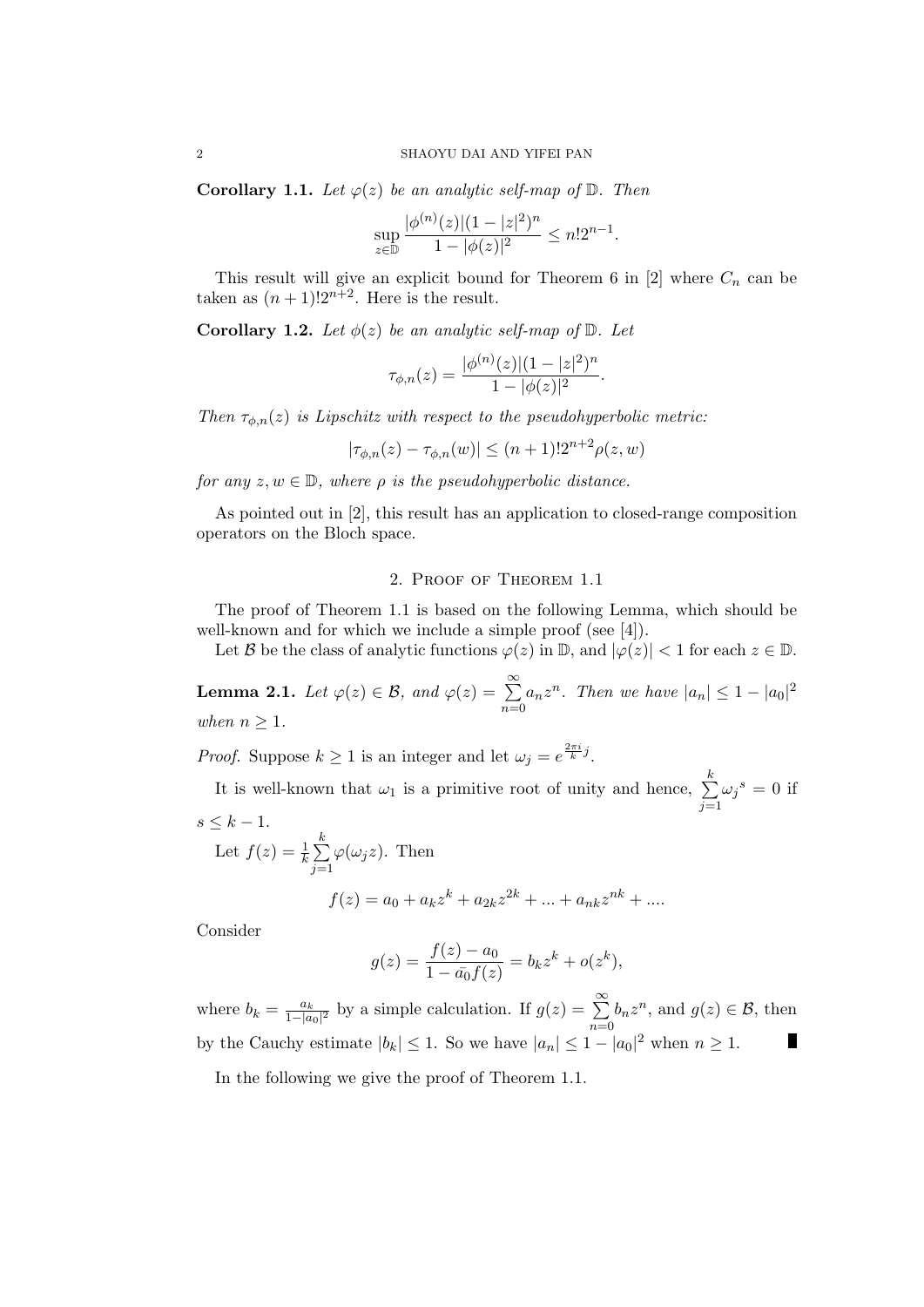*Proof.* If  $\varphi(z) \in \mathcal{B}$ , we consider

$$
F(z) = \varphi\left(\frac{z+\zeta}{1+\bar{\zeta}z}\right) = \sum_{v=0}^{\infty} c_v z^v \in \mathcal{B},
$$

where  $c_v$  depends on  $\zeta$ . It follows that

$$
\varphi(z)=F(\frac{z-\zeta}{1-\bar{\zeta}z})=\sum_{v=0}^{\infty}c_v(\frac{z-\zeta}{1-\bar{\zeta}z})^v\in\mathcal{B}
$$

$$
\varphi^{(n)}(\zeta) = \sum_{v=0}^{\infty} c_v \frac{d^n}{dz^n} \left( \frac{z - \zeta}{1 - \overline{\zeta}z} \right)^v |_{z = \zeta}
$$

when  $n \geq 1$ .

For a fixed v, let  $f(z) = (z - \zeta)^v$  and  $g(z) = (1 - \overline{\zeta}z)^{-v}$ . Then the following facts are clear. If  $v = 0$ ,  $\frac{d^n}{dz^n}(fg) = 0$ . If  $v \ge 1$ , then  $f^{(k)}(\zeta) = k!$ , if  $k = v$ . Otherwise  $f^{(k)}(\zeta) = 0$ .

Hence we need only compute  $g^{(n-v)}(\zeta)$ , for  $n \geq v$ . A simple computation shows that

$$
g^{(n-v)}(\zeta) = \bar{\zeta}^{n-v} \frac{\nu(v+1)...(n-1)}{(1-|\zeta|^2)^n}.
$$

Thus, for  $v \geq 1$ , and  $n \geq v$ 

$$
\frac{d^n}{dz^n}(fg)(\zeta) = \sum_{k=0}^n \binom{n}{k} f^{(k)}(\zeta) g^{(n-k)}(\zeta) = \binom{n}{v} v! g^{(n-v)}(\zeta).
$$

Otherwise,  $\frac{d^n}{dz^n}(fg)(\zeta) = 0.$ Therefore,

$$
\varphi^{(n)}(\zeta) = \sum_{v=1}^{n} c_v \binom{n}{v} v! g^{(n-v)}(\zeta) = \sum_{v=1}^{n} c_v \frac{(\bar{\zeta})^{n-v}}{(1-|\zeta|^2)^n} \frac{n!(n-1)!}{(n-v)!(v-1)!}.
$$

Note that  $c_0 = \varphi(\zeta)$ , so by Lemma 2.1, we have when  $v \ge 1$ ,

$$
|c_v| \le 1 - |c_0|^2 = 1 - |\varphi(\zeta)|^2.
$$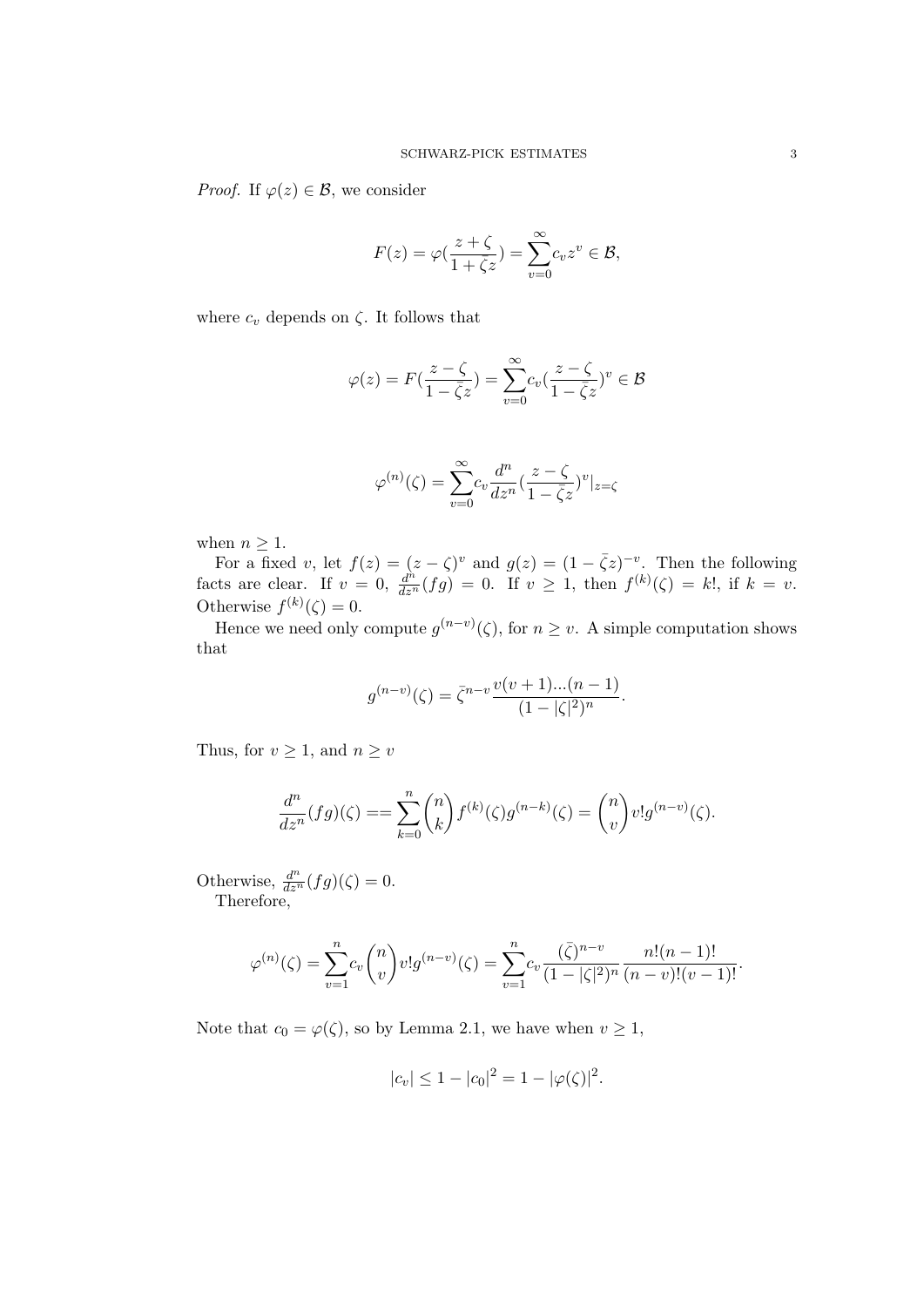Therefore,

$$
|\varphi^{(n)}(\zeta)| \leq \sum_{v=1}^{n} |c_v| \frac{|\zeta|^{n-v}}{(1 - |\zeta|^2)^n} \frac{n!(n-1)!}{(n-v)!(v-1)!}
$$
  
\n
$$
\leq \frac{n!(1 - |\varphi(\zeta)|^2)}{(1 - |\zeta|^2)^n} \sum_{v=1}^{n} \frac{(n-1)!}{(n-v)!(v-1)!} |\zeta|^{n-v}
$$
  
\n
$$
= \frac{n!(1 - |\varphi(\zeta)|^2)}{(1 - |\zeta|^2)^n} \sum_{m=0}^{n-1} \frac{(n-1)!}{m!(n-m-1)!} |\zeta|^m
$$
  
\n
$$
= \frac{n!(1 - |\varphi(\zeta)|^2)}{(1 - |\zeta|^2)^n} \sum_{m=0}^{n-1} {n-1 \choose m} |\zeta|^m
$$
  
\n
$$
= \frac{n!(1 - |\varphi(\zeta)|^2)}{(1 - |\zeta|^2)^n} (1 + |\zeta|)^{n-1}.
$$

Then replacing  $\zeta$  by z gives the desired result.

In the following, we use the Mobius transformation  $f(z) = \frac{z+a}{1+\bar{a}z}$  to see how accurate the bound given in Theorem 1.1 is. When  $n = 1$ , the equality holds in this case due to conformal invariance. But when  $n \geq 2$ , the equality does not hold even at the origin. But the estimate is sharp approximately. By a calculation,

 $\blacksquare$ 

$$
|f^{(n)}(0)| = n!|a|^{n-1}(1-|a|^2).
$$

There is the factor  $|a|^{n-1}$  which occurs in the estimate. But we can see that when  $a \to 1$ , the estimation of  $|f^{(n)}(0)|$  can be as good as one wants. It seems to be an interesting question: what is the best possible bound for Theorem 1.1?

#### 3. derivatives for positive real part analytic functions

If 
$$
f(z) = \sum_{n=0}^{\infty} c_n z^n
$$
 with  $\Re f(z) > 0$  for each  $z \in \mathbb{D}$ , then we can prove Theorem

1.2 by using the well-known inequality  $|c_n| \leq 2\Re c_0$  (see [3]) and the exact same technique in proving Theorem 1.1. We omit the details here.

The estimation of Theorem 1.2 turns out best possible. Below we give a simple example.

Let  $f(z) = \frac{1+z}{1-z}$ . Obviously,  $f(z)$  is an analytic function and  $\Re f(z) > 0$ . By a calculation,  $f^{(n)}(z) = \frac{2n!}{(1-z)^{n+1}}$ . It follows

$$
|f^{(n)}(z)| = \frac{2n!}{|1-z|^{n+1}}.
$$

Therefore, when  $z = x$ , where x is real number and  $0 \le x \le 1$ , we have  $|f^{(n)}(x)| =$  $\frac{2n!}{(1-x)^{n+1}}$ .

On the other hand, by Theorem 1.3

$$
\frac{2n!\Re f(x)}{(1-|x|)^n}\frac{1}{1+|x|}=\frac{2n!\frac{1+x}{1-x}}{(1-|x|)^n}\frac{1}{1+|x|}=\frac{2n!}{(1-x)^{n+1}}.
$$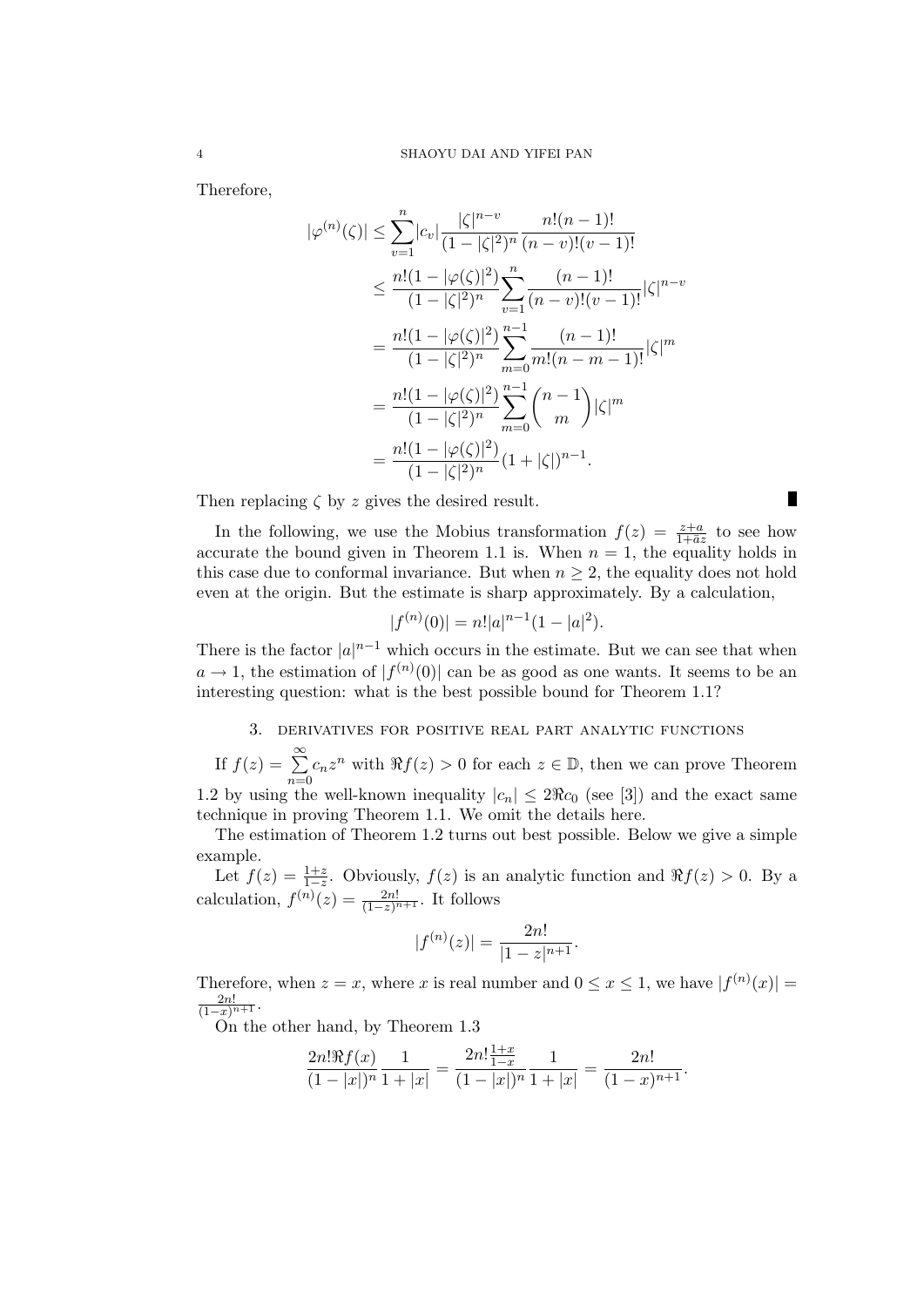Obviously, the equality in Theorem 1.1 holds when  $z = x$ .

From Theorem 1.3 we see that, if we let  $r = |z|$ , multiplying both sides of the estimates by  $(1-r)^{n+1}$  and taking the limit as  $r \to 1$  yields the equality. Namely, the estimation of Theorem 1.1 is asymptotically sharp for whole unit circle  $|z| = 1$ .

Now we give the proof of Theorem 1.3.

*Proof.* We prove the case of  $f(0) = 1$  first.

Since  $f(z)$  is an analytic function in  $\mathbb D$  with  $\Re f(z) > 0$  for each  $z \in \mathbb D$ , and  $f(0) = 1$ , then there is a unique positive Borel measure  $\mu$  on  $|z| = 1$ , such that

$$
f(z) = \int_{|\eta|=1} \frac{1+\eta z}{1-\eta z} d\mu(\eta), \quad \int_{|\eta|=1} d\mu(\eta) = 1 \quad (see [3]).
$$

By a calculation,

$$
f^{(n)}(z) = 2n! \int_{|\eta|=1} \frac{\eta^n}{(1 - \eta z)^{n+1}} d\mu(\eta).
$$

Let  $z = re^{i\theta_0}$ . Then

$$
(1-r)^{n+1} f^{(n)}(re^{i\theta_0}) = 2n! \int_{|\eta|=1} \frac{\eta^n (1-r)^{n+1}}{(1-\eta z)^{n+1}} d\mu(\eta).
$$

Consider  $F_{\eta}(z) = \frac{(1-r)^{n+1}}{(1-\eta z)^{n+1}}$ . Since  $|z| < 1$ ,  $|1-\eta z| \ge 1 - |\eta z| = 1 - |z|$ , then  $|F_n(z)| \leq 1$ . Also,

$$
\lim_{r \to 1} F_{\eta}(z) = \begin{cases} 1 & \eta = e^{-i\theta_0} \\ 0 & \eta \neq e^{-i\theta_0} \end{cases}
$$

Denote

$$
F_0(e^{i\theta_0}) = \begin{cases} 1 & \eta = e^{-i\theta_0} \\ 0 & \eta \neq e^{-i\theta_0} \end{cases}
$$

By the Lebesgue Dominated Convergence Theorem

$$
\lim_{r \to 1} (1-r)^{n+1} f^{(n)}(re^{i\theta_0}) = 2n! \int_{\eta=1}^{\eta} \lim_{r \to 1} \eta^n F_{\eta}(z) d\mu(\eta)
$$

$$
= 2n! \int_{|\eta|=1} F_0(e^{i\theta_0}) \eta^n d\mu(\eta) = 2n! e^{-in\theta_0} \mu(\lbrace e^{-i\theta_0} \rbrace),
$$

$$
\lim_{r \to 1} (1-r)^{n+1} |f^{(n)}(re^{i\theta_0})| = |\lim_{r \to 1} (1-r)^{n+1} f^{(n)}(re^{i\theta_0})|
$$

$$
= |2n! e^{-in\theta_0} \mu(\lbrace e^{-i\theta_0} \rbrace)| = 2n! \mu(\lbrace e^{-i\theta_0} \rbrace).
$$

On the other hand, based on the estimation we have  $|f^{(n)}(z)| \leq \frac{2n! \Re f(z)}{(1-|z|)^n} \frac{1}{1+}$  $\frac{1}{1+|z|}$ . Multiplying  $(1 - r)^{n+1}$  to both sides above, it follows

$$
(1-r)^{n+1}|f^{(n)}(re^{i\theta_0})| \le 2n! \frac{1-r}{1+r} \Re f(z).
$$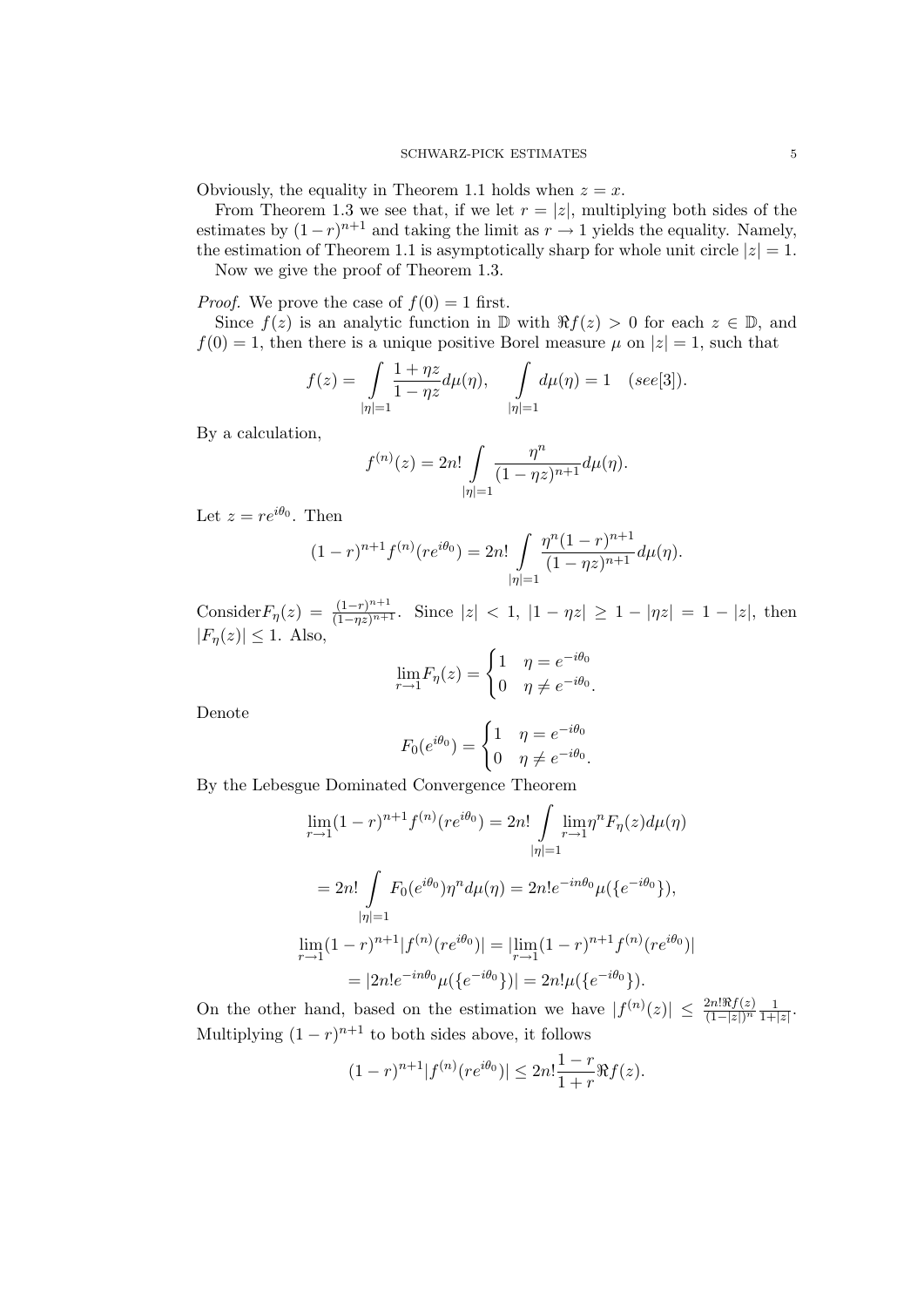Considering  $\frac{1-r}{1+r}\Re f(z)$ , we have

$$
\Re f(z) = \int_{|\eta|=1} \frac{1-|z|^2}{|1-\eta z|^2} d\mu(\eta).
$$

By the Lebesgue Dominated Convergence Theorem

$$
\lim_{r \to 1} \frac{1-r}{1+r} \Re f(z) = \int_{\eta=1}^{\infty} \lim_{r \to 1} \frac{(1-r)^2}{|1-\eta z|^2} d\mu(\eta) = \mu(\lbrace e^{-i\theta_0} \rbrace).
$$

So

$$
\lim_{r \to 1} 2n! \frac{1-r}{1+r} \Re f(z) = 2n! \mu({e^{-i\theta_0}}).
$$

Hence

$$
\lim_{r \to 1} (1-r)^{n+1} |f^{(n)}(z)| = \lim_{r \to 1} 2n! \frac{1-r}{1+r} \Re f(z).
$$

Next we prove the case of  $f(0) \neq 1$ .

If  $f(0) \neq 1$ , then consider

$$
\tilde{f}(z) = \frac{f(z) - i \Im f(0)}{\Re f(0)}.
$$

By a calculation,  $\Re \tilde{f}(z) = \frac{\Re f(z)}{\Re f(0)} > 0$ ,  $\tilde{f}(0) = 1$ . Hence based on the result of the case above, we have

(3.1) 
$$
\lim_{r \to 1} (1-r)^{n+1} |\tilde{f}^{(n)}(z)| = \lim_{r \to 1} 2n! \frac{1-r}{1+r} \Re \tilde{f}(z).
$$

On the other hand,  $\tilde{f}^{(n)}(z) = \frac{f^{(n)}(z)}{\Re f(0)}$ . So we can change (3.1) to

$$
\lim_{r \to 1} (1-r)^{n+1} |\frac{f^{(n)}(z)}{\Re f(0)}| = \lim_{r \to 1} 2n! \frac{1-r}{1+r} \frac{\Re f(z)}{\Re f(0)},
$$

namely,

$$
\lim_{r \to 1} (1-r)^{n+1} |f^{(n)}(z)| = \lim_{r \to 1} 2n! \frac{1-r}{1+r} \Re f(z).
$$

T

This completes the proof.

#### **REFERENCES**

- [1] B. Maccluer, K. Stroethoff and R. Zhao, Generalized Schwarz-Pick estimates, Proc. A. M. S, 131 (2002), 593-599.
- [2] P. Ghatage and DeChao Zheng, Hyperbolic derivatives and Generalized Schwarz-Pick estimates, Proc. A. M. S, 132 (2004), 3309-3318.
- [3] P. L. DUREN, Univalent functions, Springer (2001).
- [4] H. Boas, and D. Khavinson, Bohr's power series theorem in several variables, Proc. Amer. Math. Soc. 1997-125 10 2975-2979.